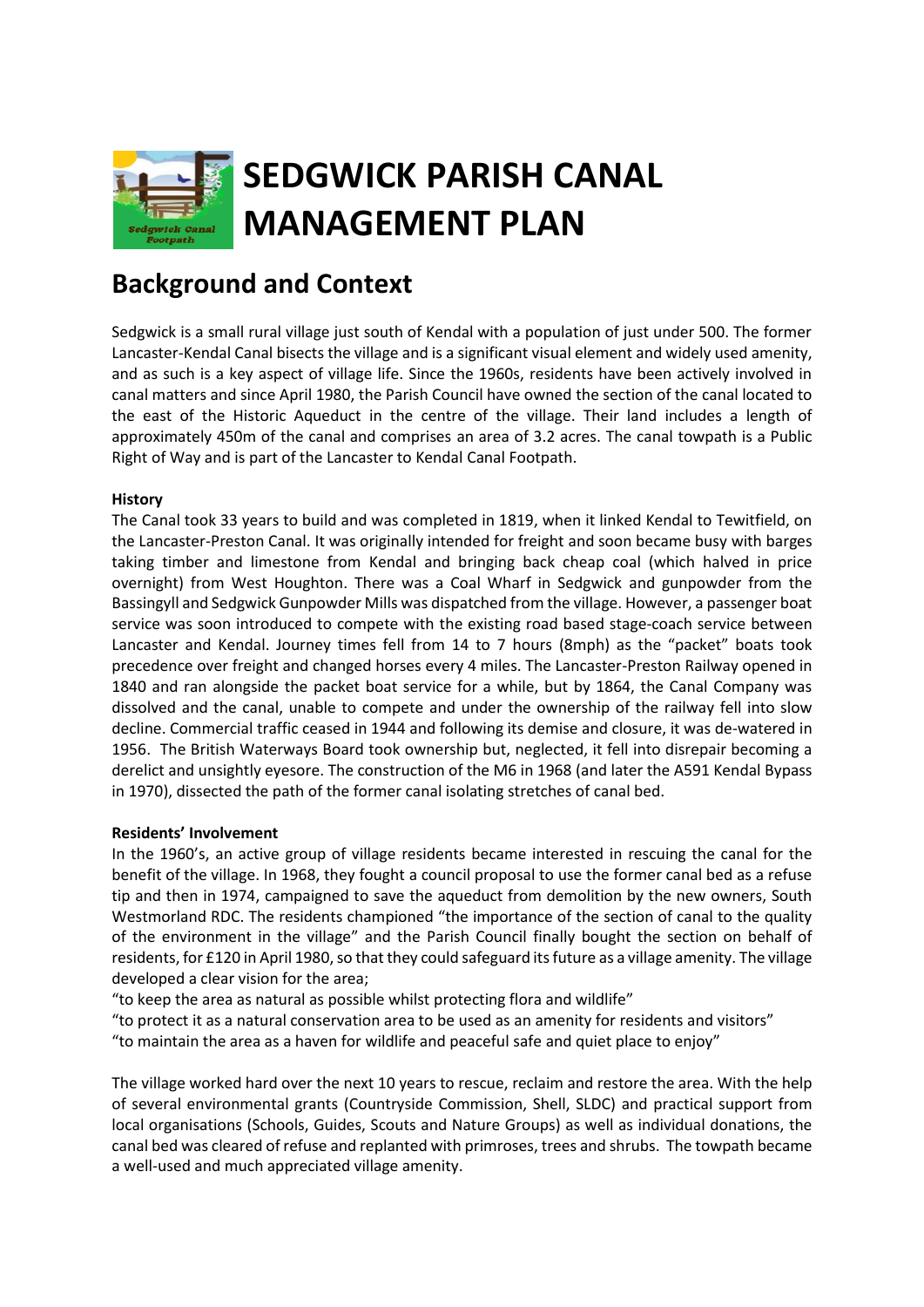#### **Parish Council Management**

Since the mid -1990s, the majority of work to maintain the canal area has fallen to the Parish Council with their limited funds derived from the County Precept.

 The first "Management Plan for Sedgwick Canal" was devised in 1994 and focussed on the management of the trees on the embankments. Despite an update in 1999, which identified the need to coppice the canal bed in addition to the embankments, from 2003 onwards, with resources scarce, the area became much more overgrown, especially with self-seeded ash and goat willow.

 In 2015, the Parish Council embarked on a comprehensive review of their management of the canal in order to devise a new 10-year Canal Management Plan. It began by revisiting the original vision for the canal and evaluating how the canal was used and valued by residents. The original values of protecting the canal as a haven for wildlife and peaceful area for walking were unanimously reinforced by resident feedback;

- During previous consultation on proposals to reopen the canal, many residents expressed concern over possible disruption to the peaceful atmosphere along the canal and within the village. An influx of visitors, threat to wildlife, noise and loss of tranquillity were all cited in opposition.
- The Parish Plan questionnaire revealed strong approval for the canal area and its contribution to the quality of the environment with 72% of residents citing the quality of the environment as the most important factor in choosing to live in Sedgwick. Protection of wildlife habitats, canal maintenance and maintaining footpaths and trees were identified as the most important issues.

And so, with this clear mandate, the following principles were agreed as the basis of the new plan.

- The area contains a range of habitats that provide a significant corridor for nature
- The stretch of the canal is an important visual element in the village
- It is a well-used and popular amenity for walkers who value the tranquillity and peace
- It impacts on many residents living close to the boundary

The Council acknowledged the importance of retaining control over such an important visual, environmental and functional part of the village and renewed their commitment to safeguarding the future of the amenity. After taking initial advice from The Lancaster Canal Trust and SLDC, the council appointed an Arboricultural Consultant and commissioned a comprehensive Woodland Management Survey of the area. The report prioritised both short and long-term work required to restore and maintain the area to original vision. These projects were incorporated in the new Canal Management Plan 2015-2025. (see Part 2).

A successful application for a grant of £2,224 from SLDC's Environmental Fund covered 50% of the costs of the immediate short-term work, which was completed in May 2017. The council set aside a further £5,000 to cover anticipated ongoing maintenance costs up to 2025, thereby safeguarding the conservation of the canal in the medium term.

See also Canal Management Plan Appendices

- 1. Record of Action
- 2. Woodland Management Report 2016 (held by Sedgwick Parish Council)

Further information is held by Sedgwick Parish Council